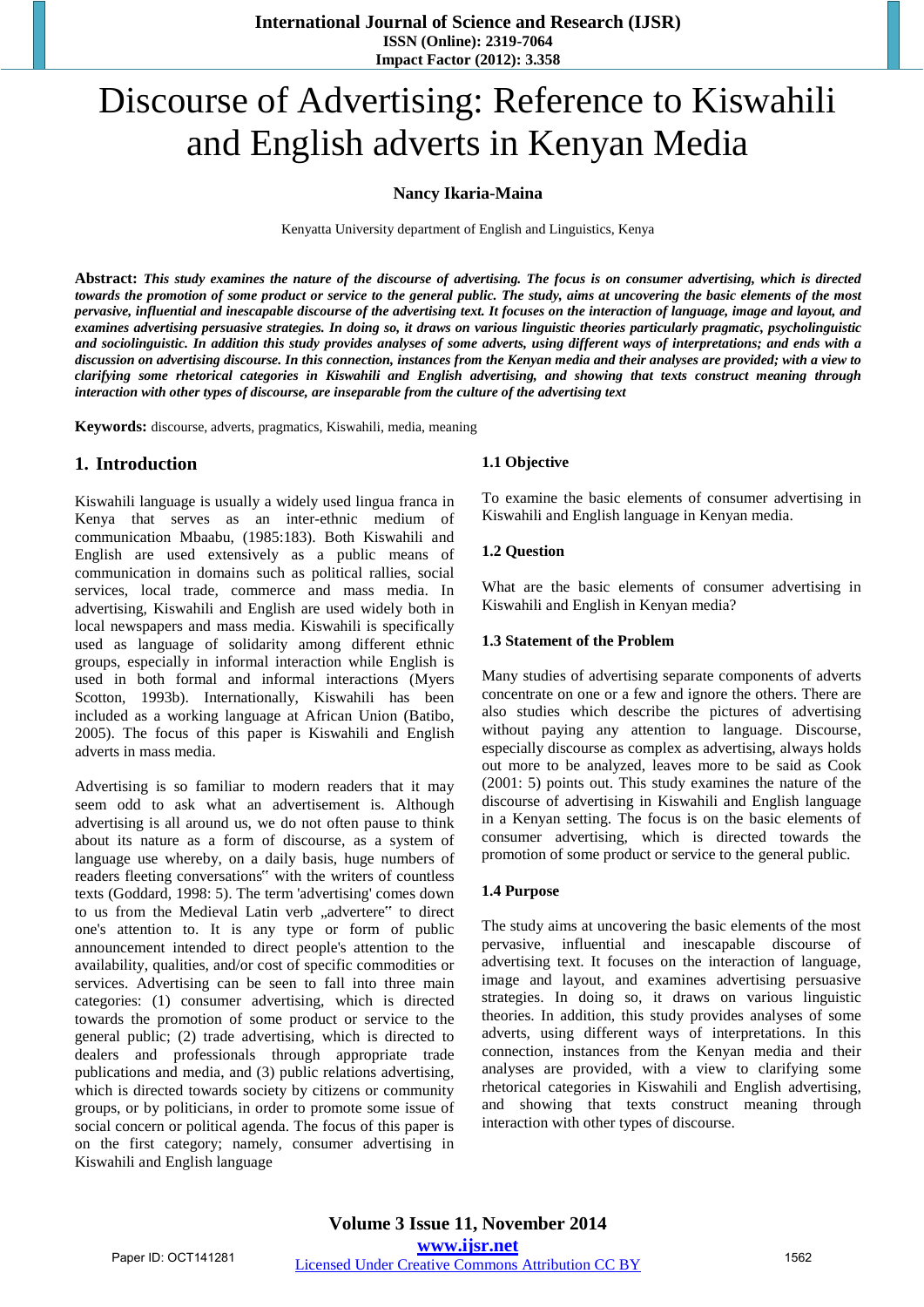## **2. Literature Review**

#### **2.1 Advertising as a social Discourse**

Advertising is referred to as a form of discourse in the sense that it has influenced not only the structure of language and the modality of lifestyle, but also the content of routine daily acts of communicative exchanges. The messages of advertising have permeated the entire cultural landscape. Printed advertisements fill the pages of newspapers and magazines. Commercials interrupt TV and radio programs constantly. As Beasley and Danesi (2002: 1) pointed out, "brand names, logos. trademarks, jingles, and slogans have become part and parcel of the 'mental encyclopedia' of virtually everyone who lives in a modern- day society"

Advertising has progressed beyond the use of simple techniques for announcing the availability of products or services (Wodak, 2006a, 2006b; Wadak, 2007). It has ventured into the domain of persuasion, and its rhetorical categories have become omnipresent in contemporary social discourse. Because of the growing effectiveness of its persuasion techniques, advertising has become entrenched into social discourse by virtue of its wide spread diffusion throughout society. Everywhere one turns, one is bound to find some advert message designed to persuade people to buy a product. All this leads to the inescapable conclusion that advertising has developed, into a privileged form of social discourse that has unparalleled rhetorical force. With the advent of industrialization in the 19th century, style of presentation became increasingly important in raising the persuasive efficacy of the advert text. Accordingly, advertising started to change the structure and use of language and verbal communication. Everything from clothes to beverages was being promoted through ingenious new techniques. As the 19th century came to a close American advertisers in particular were, as Dyer (1982: 32) points out, using more colloquial, personal and informal language to address the customer and also exploiting certain effective rhetorical devices to attract attention to a product. So persuasive had this new form of advertising become that, by the early decades of the 20th century, it started becoming a component of social discourse, starting to change some of the basic ways in which people communicated with each other and in which they perceived commodities and services.

From the 1920s onwards, advertising agencies sprang up all over, broadening the attempts of their predecessors to build a rhetorical bridge between the product and the consumer's consciousness (Sayer, 2006; Saussure & Schulz, 2005). The language of advertising has become the language of all, even of those who are critical of it. As Twitchell (2000: 1) puts it "language about products and services has pretty much replaced language about all other subjects". It is no exaggeration to claim that today most of our information, intellectual stimulation, and lifestyle models come from, or are related to, advertising images. Image – creation have become the primary techniques of what has come to be known as the era of persuasion in advertising. This is an era in which advertising messages have moved away from describing the product in itself to focusing on the consumer of the product, creating product imagery with which the consumer can easily identify (Woodward and Denton, 1988:

192). Adverts and commercials now offer the same kinds of promise and hope to which religions and social philosophies once held as their exclusive rights.

The modern advertiser stresses not on the product, but the benefits that may be expected to ensue from its purchase. In this regard, Beasley and Danesi (2002: 15) points out that the advertiser is becoming more and more adopt at setting foot into the same subconscious regions of psychic experience that were once explored only by philosophers, artists, and religious thinkers. However, not all advertisements make perfect sense. Not all of them promote or imply acceptance of social values that everyone would agree are what we should hope for, in an enlightened and civilized society. Some advertisements appear to degrade our images of ourselves, our language, and appear to move the emphasis of interaction in our society to even more consumerism. In this regard, Sells and Gonzalez (2002: 166) points out that there is no doubt that advertising promotes a consumer culture, and helps create and perpetuate the ideology that creates the apparent need for the products it markets (Iten, 2005; Jazczolt, 2005; Ang et al., 2007).

In a discussion of what kind of benefit an advertisement might offer to a consumer, Aitchison (1999: 49) provides the following quote from Gray Goldsmith of Lowe & Partners, New York: "I do not think you need to offer a rational benefit. I think you need to offer a benefit that a rational person can understand". Relatedly, Sells and Gonzalez (2002) argue that it is often said that advertising is irrational: but this is where the crossover between information and persuasion becomes important. An advertisement does not have to be factually informative but it cannot be factually misleading. In addition, Cook (2001: 1) points out that in a world beset by social and environmental problems, advertising can be seen as urging people to consume more by making them feel dissatisfied or inadequate, by appealing to greed, worry and ambition. On the other hand, it may be argued that many adverts are skillfully crafted and amusing, and that it is unjust to make them a scapegoat for all the sorrows of the modern world. Thus, to ask someone their opinion of advertising in general, or of particular advert, can be to embark upon an emotionally and ideologically charged discussion, revealing their political and social position.

With the above in mind, it can be argued that attitudes to advertising can be indicative of our personality, or social and ideological position. Advertisements are forms of discourse which make a powerful contribution to how we construct our identities (Ang et al., 2006; Musolff, 2005; Toncar et al., 2001; Van Mulken et al., 2005; Widdon, 2004).

#### **2.2 Discourse of Advertising**

Studies of the discourse of advertising with a linguistic focus remain relatively rare. In the sense that they constitute departures from the study of more elaborated linguistic form. Studies of the language of advertising are occasional examinations of the topic in more general works on genre analysis. Among scholarly examples of this type of treatment is Leech's (1966) study, which surveys the types of linguistic devices used by British writers and designers of display advertising. Leech is primarily concerned with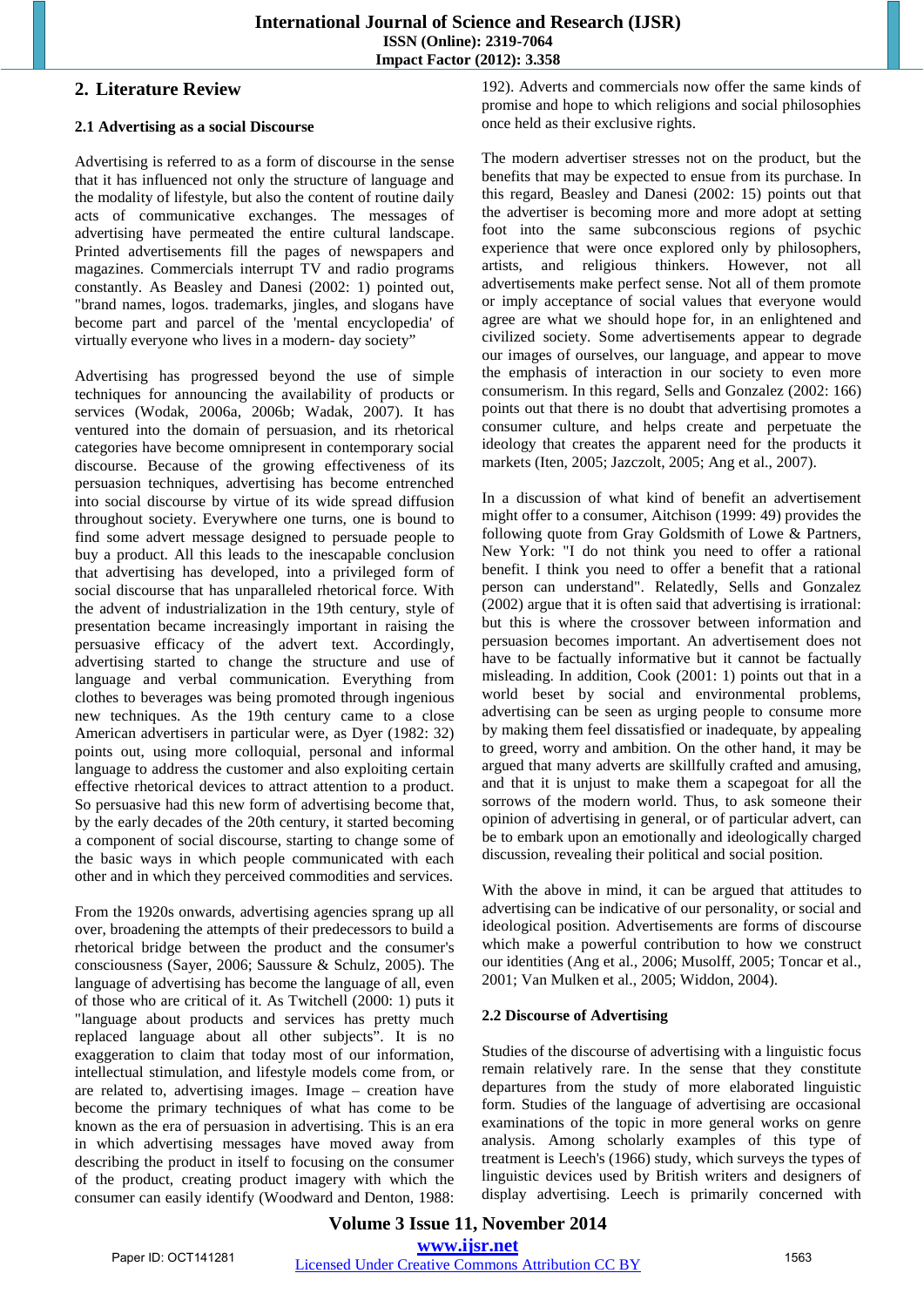### **International Journal of Science and Research (IJSR) ISSN (Online): 2319-7064 Impact Factor (2012): 3.358**

analyzing the specialized grammar of advertising. He notes the disjunctive nature of much of this language, and he details some of its salient features. Among these are the low frequency of function words such as articles, auxiliaries, and pronouns; a preference for nouns over verbs and adjectives; and heavy nominalization over predicative constructions. Working within a tradition of literary criticism, Leech also describes advertising language as a "subliterary" genre, arguing that, as in literature, the advertisement writer often relies on unexpected strategies of novel and creative exploitation of language within predictable linguistic patterns and techniques. Thus the writer's rhetorical aim (attracting and sustaining the reader's attention; making the advertisement memorable, and prompting the reader into appropriate action) is met by systematically setting off a familiar pattern against inventive use. Even today, Leech's study continues to provide a useful catalog of the defining features of this language variety. As Bruthiaux (1996: 26) argues, that it is Leech's study that is one of the first attempts to explicitly link in a full-length study the functional parameters of the advertising genre with its linguistic manifestations, or in other words, to apply the notion of systematic register variation to the language of advertising".

In a more extensive study, Geis (1982) concentrates on the linguistic devices favoured by producers of television commercials. He reviews some of the linguistic features that recur in the language of TV advertising in the United States. This includes a detailed study of comparatives similes, noun compounds, and count versus mass nouns. Geis addresses not only how advertisers use language but also how consumers are expected to interpret it. While this allows him to claim that his focus is essentially psycholinguistic in character, his study could be more appropriately described as pragmatic since what he offers is primarily a theory of communication rather than actual psycholinguistic experiments that might test the comprehensive of TV commercials. Goleman (1983) goes beyond a description of the language of advertising itself. She sets out to address psycholinguistic aspects of the interaction between the encoder and the decoder in an attempt to explain how consumers of advertising come to understand what they do. What makes her study especially noteworthy is her examination of the role played by phonology and prosody in conveying the advertiser's intentions. But like Geis, she mostly addresses issues of comprehension from a pragmatic angle. In particular, she argues that viewers need to make two distinct but complementary types of inference. One type of inference, which might have been termed linguistic, is based on the audience's knowledge of the structure and conventions of the advertising genre. The second type of inference, which might be described as pragmatic requires a willingness to abide by a Gricean Cooperative Principle (Grice, 1975) in assuming, for example, that content will be favourable to the product.

Vestergaard and Schroder (1985) bring an explicit ideological agenda to their analysis of the language of advertising. Their work set out to expose "the individualized collective deceit of advertising" (p.174) and to reveal "the really insidious ideological processes which treat a phenomenon as so self-evident and natural as to exempt it completely from critical inspection and to render it inevitable" (p. 145) Thus, while advertising can be an agent of change, it is also a means to prevent social change or even to assume that change is impossible. In another study, Toolan (1988) follows Leech (1966) in concentrating on the stylistics of conventionalized and formulaic aspects of the language of advertising in the British press.

Like Leech, Toolan sets out to uncover the recurrent structural patterns of the variety, without which, he argues, advertising language would not be recognizable as a distinct variety.

Nair (1992) examines a corpus of personal adverts drawn mostly from the Indian press. She justifies her attempt to combine the study of form with that of ideology in the classified advertising on the grounds that both overt and covert ideologies associated with particular literary forms and gender, genre and grammar intersect in especial ways in culturally specific varieties. Tanaka (1994) proposes to explain how consumers come to understand advertising messages. Using as her data a selection of display advertisements from the British and Japanese press, she argues against purely semiotic accounts of communication, which regard the polysemous nature of linguistic and nonlinguistic messages as a misfortune and an obstacle to communication. Instead she notes that the normal process of utterance interpretation involves potentially problematic reference assignment, disambiguation, and enrichment. The question, Tanaka argues, is not whether but how preexisting bodies of knowledge play a role in determining the way in which advertisements are understood. In other words, how decoders recognize encoders' intentions. To answer this question, she appeals to "relevance theory".

In a survey of British advertising in the printed press, billboards, and television, Cook (2001) expands the narrow linguistic formulations of the discourse of advertising in general. His aim is to show that texts construct meaning through interaction with other types of discourse. He examines the interface of linguistic form with visual, musical, and paralinguistic features. But the most original aspect of Cook's work is his analysis of the social implications of advertising language. He shows how texts can create, evoke, and reinforce dominant social types, especially sexual ones; and he argues that a sense of self as both an individual and participant in social activities is to be found within the form of discourse, not outside it and independently from it, in the language of advertising as in all language use (Blommaert, 2005; Bara, 2005; Cutica et al., 2008; Koller, 2005; Saussure, 2007).

# **3. Methodology**

The data on which the researcher bases his claims were collected from local Television transmissions and over the radio advertisements. About fifty adverts were recorded from different TV and Radio stations in Kenya. The data were collected during different commercial breaks. The data were analyzed to identify the basic elements of consumer advertising in Kiswahili and English language. This is an empirical study which is basically descriptive.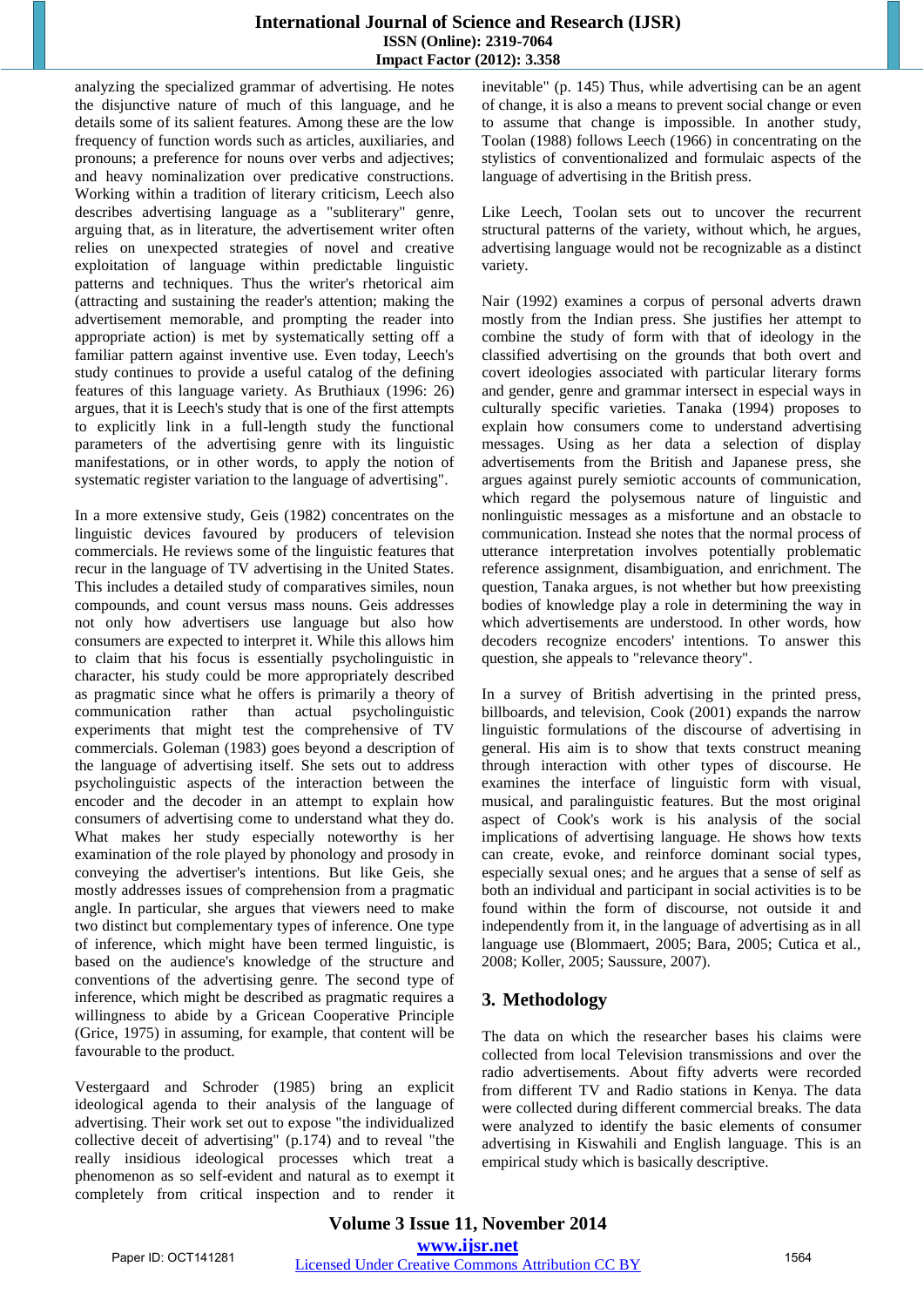## **4. Research Findings**

#### **4.1 Analyses of Linguistic Concepts in different Adverts**

The study shows that most of Kiswahili and English adverts in Kenya display the concept of cohesion and coherence in their texts. This kind of concept is a linguistic one. According to Vestergaard and Schroeder (1985). Cohesion is a term from the work on textual structure by Halliday and Hasan (1976), given to the logical linkage between textual units, as indicated by overt formal markers of the relations between texts. Evidently, advertising language in both Kiswahili and English in Kenya tend not to use clear markers of cohesion, but is interpreted as being coherent. For example:

1a) (Kiswahili). Jifungulie equity akaunti hapo hapo bila malipo

(Open an equity account instantly with no pay).

1b) (English) Make every moment Golden fry.

1c) New aquafresh high quality white

We note that each piece of text is cohesive with the adjacent ones for a successful communication. The listeners are very creative interpreters, and even though formal properties of cohesion are typically not marked overtly they are able to understand the meaning. Thus advert (1a) simply means that 'people should open accounts with equity bank any time for free'. (1b) mean that (whenever one is cooking, the best cooking oil to use is golden fry". The examples show that the notion of coherence helps to bring out relations between texts, which may or may not be indicated by formal markers of cohesion.

Another linguistic concept is Given and New information. It is commonplace in the analysis of the meaning contribution of a linguistic unit in such as a sentence used as an advert to split the information into Given information and New information. It is possible for a sentence to be all - New, but all - Given sentences are (by definition) uninformative, and therefore have only specialized or restricted usages. Each sentence has an opportunity to present New information, or at least highlighted information. A common strategy in advertising language such as Kiswahili and English in Kenya is to use very short potential utterances as sentences, to maximize the amount of highlighted information that is being presented. For example:

2a) Popote ulipo,(Given) sikiza kituo kilicho kamili cha Radio citizen ( New information)

2b) Tuskys (Given) pay less get more everyday (New information).

2c) Topex bleach (Given) kills most household germs cleans kitchen tougher on stains gentle on hands

These examples attest to the fact that linguistic concept of the given and new information is common in advertising in Kenyan setting.

The pragmatic interest in the implicit meaning dimensions of language use has been extended to include meanings which are logically entailed on the language use by the user of a particular structure. Presupposition is a kind of pragmatic inference "based more closely on the actual linguistic structure of sentences" (Levinson 1989: 167). However, in

advertising, presuppositions are an important component of the overall message. As the name implies, a presupposition is a necessary precondition for the processing of any communication. Presuppositions typically involve the existence of some object or idea. Presuppositions is therefore a crucial part of advertising as they can cause the reader to consider the existence of objects, propositions, and culturally defined behavioral properties: for example, "Have you had Kenblest your daily bread?" presupposes that you take or need "Kenblest bread daily", thereby creating and perpetuating the idea that the behaviour of taking Kenblest bread daily is part of our culture. Similarly, "umepata molo milk?"(Do you have the molo milk". This advert presupposes that there is something great about the molo milk that is left open.

#### **4.2 Advertising from a Psycholinguistics' Perspective**

Advertisers in Kenya use the persuasion techniques that are directed to the unconscious region of the human mind. There is no doubt advertising plays a definitive role in shaping some behaviour in some individuals. Adverts related to consumption of fast foods, tobacco, and alcohol use features of advert that influence the viewer's perception, stimulates curiosity in order to maintain interest and make the viewer want to use the product. For example in advertising Soko maize flour, the advertiser sings a song in Kiswahili that is meant to capture the attention of the viewer, stimulate curiosity and to make the viewer interested " Soko ugali na kupenda na roho yangu,wewe radha tamu,sijapata mwingine, nakupenda na roho yangu, nakupenda we soko' ( soko ugali I love you with all my heart, you are so sweet, I have not found another like you, I love you with my heart, I love you soko' likewise in advertising mumias sugar the advertiser sings: "you are my sweetie my honour my babie my sugar let me hold you forever amen'

Evidently, the advertisers ensure that their messages are not only heard, but also that they have "sticking power"; the power to lock into the mind. Advertisers also make sure the message is memorable as is the case above. They achieve this by compressing the message in order for it to be easy for filing, composing simple songs and repeating the advertisement so as to reinforce the message and lock it into the mind.

Advertising in Kenya tries to link a product or service to a certain situation, activity, lifestyle, or type of person. Image transfer occurs when a product takes on characteristics of these associations. The idea is that when people think of these situations, they also think of the product. For example, in Kenya some products, like Soda, beer, beverages and pain killer drugs are linked with successful athletes or celebrities. For while advertising Guinness beer the image of a celebrity taking the beer is displayed then followed by the advert "Guinness get protected and win instant prizes and a trip" also Tusker beer a successful personality is displayed "Game inakuneed twende kazi". When advertising Phymyx fertilizer an image of a successful farmer is also displayed followed by the advert "Phymyx organic fertilizer enriches soil and increases yield". It is evident that Kiswahili and English advertising process in Kenya use persuasion. This affects the structure of people's beliefs, opinions, attitudes,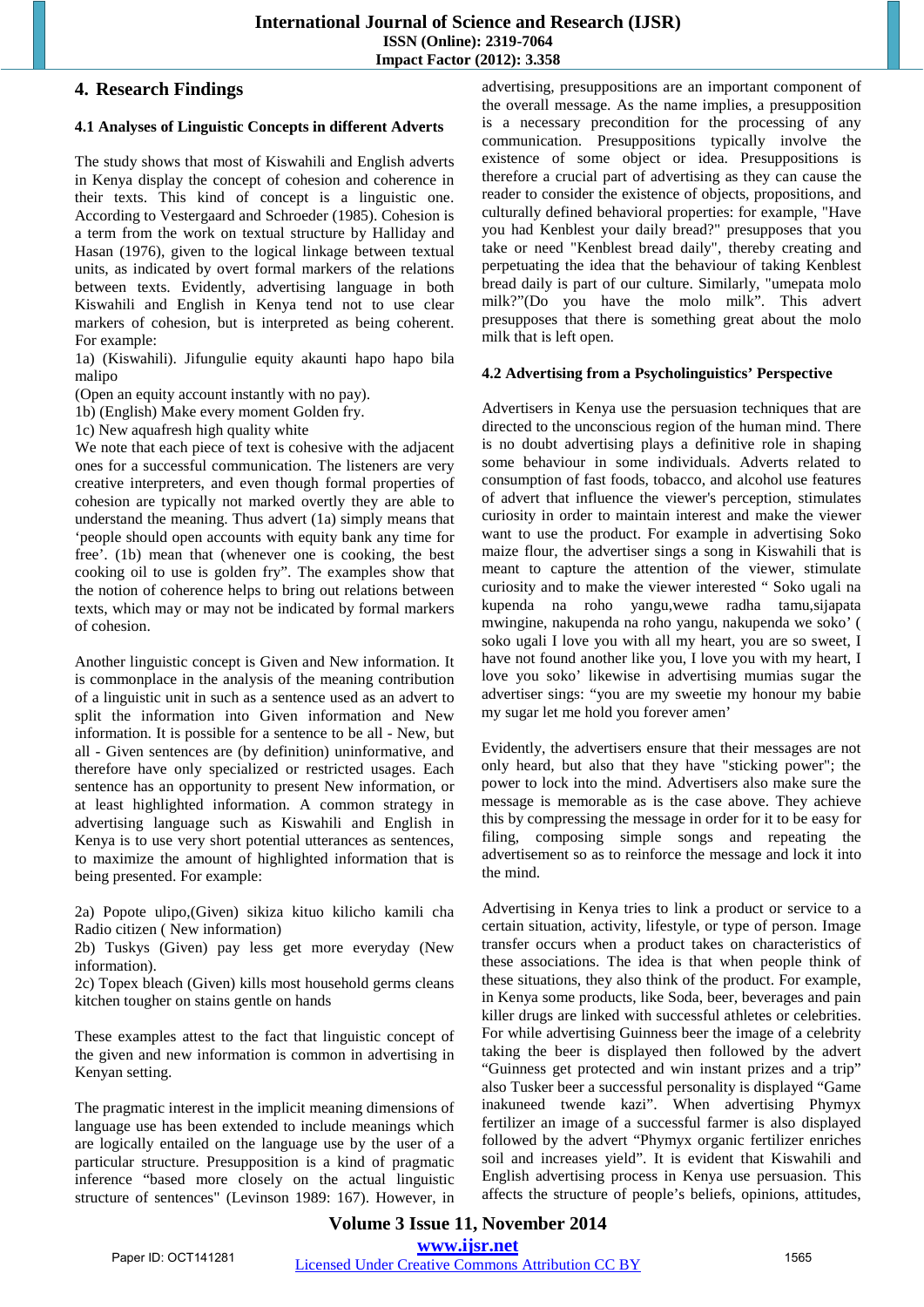convictions and motivations; and, in turn, motivates people to act. These kinds of adverts drive the consumers to buying the product even when their intention is not to do so. This is because the advertiser has used a successful persuasive message that builds a strong belief in the product. Also an appropriate image for the product has been embedded into the Social consciousness of the consumer through repetition, positioning and image creation.

# **5. Conclusion and Recommendations**

This paper adopts the view that discourse, especially discourse as complex as advertising in Kenyan setting, always holds out more to be analyzed and leaves more to be said. It has been argued that advertising must be looked at as a social discourse with rhetorical force. That is, it has influenced not only the structure of language and the modality of lifestyle, but also the content of routine daily acts of communicative exchanges. It has ventured into the domain of persuasion, and its rhetorical categories have become omnipresent in contemporary social discourse.

Because of the growing effectiveness of its persuasion techniques, advertising has become entrenched into social discourse by virtue of its widespread diffusion throughout society. Everywhere we turn, we are bound to find some advert message designed to persuade people to buy a product. What needs to be emphasized is that even though we absorb the messages transmitted by adverts and commercials, and although these may have some unconscious effects on our behaviour, we accept media images only if they suit our already established preferences. If we complain about the shallowness of our television and advertising culture, we really have no one to blame but ourselves.

The language of advertising has also had an effect on the language of ordinary communication. Advertising language reduces thoughts to formulas, phrases, jingles, slogans and so on. Accordingly, we must be aware of the subtexts that adverts and commercials generate because when the human mind is aware of the hidden codes in texts, it will be better able to fend off the undesirable effects that many texts may cause. Accordingly, interdisciplinary approach may be of great value in reaching accurate understanding of the adverts' messages. Ideas from the pragmatics and psycholinguistics can help to demystify advertising creativity. Only in this way consumers can buy products, not for the magical qualities suggested by such advertising, but by relying on critical thought.

# **References**

- [1] Aitchison, J (1999)*. Cutting Edge Advertising.* Prentice Hall, Singapore.
- [2] Ang, Swee Hoon, Lee, Yih Hwai, Leong, Siew Meng. (2007). The ad creativity cube: conceptualization and initial validation. *Journal of Academy of Marketing Science* 35, 220-232.
- [3] Ang, Swee Hoon, Lim, Elison A.C. (2006). The influence of metaphors and product type on brand personality perceptions and attitudes. *Journal of Advertising* 35, 39-53.
- [4] Bailey, H. (1982). The Copywriter's Biggest Job. Advert week.
- [5] Bara, Bruno, G. (2005)*. Cognitive Pragmatics*. MIT Press, Cambridge, MA.
- [6] Barsalou, Lawrence W. (2003). Situated simulation in the human conceptual system*. Language and Cognitive Processes* 18, 513-562.
- [7] Batibo,M.(2005) *Language decline and death in Africa*. Great Britain: Cromwell press ltd.
- [8] Beasley, R and Danesi, M. (2002)*. Persuasive Signs.* Berlin. New York.
- [9] Belinda, C. (2010). Discourse connectives in genres of financial disclosure: Earnings presentations vs. earnings releases. *Journal of Pragmatics,* 42.
- [10] Bell S. (1990). Semiotics and Advertising Research. A Case Study. *Marketing Signs*, 8: 1-6.
- [11]Berger, A. (2000). Ads Fads, and Consumer Culture: Advertising's Impact on American *African Nebula*, Issue 3, June 2011 43 character and Society. Lanha Littlefield.
- [12]Bernabach, B. (1980). A creative Credo for the Advertising Business. *Advertising Age*.
- [13]Bhatia, V. (1993)*. Analysing Genre: Language use in professional Settings.* London: Longman.
- [14]Blommaert, J. (2005)*. Discourse.* Cambridge: Cambridge University Press.
- [15]Bosco, Francesca M., Bucciarelli, Monica., Bara, Bruno G. (2006). Recognition and repair of communicative failures: A developmental perspective. *Journal of Pragmatics* 38, 1398-1429.
- [16]Bruthiaux, P. (1996)*. The Discourse of Classified Advertising*. Oxford University Press.
- [17]Bucciarelli, M. (2010). Proffering a discourse in different communicative contexts. *Journal of Pragmatics*, 42.
- [18]Bucciarelli, Monica. (2007). How mental models improve learning. *Mind & Society* 6 (1), 67-89.
- [19]Caples, J. (1975). 50 Things I have Learned in 50 Years in Advertising. *Advertising Age.*
- [20]Clark, H. (1987). Relevance to what ? *Behavioral Brain Sciences*,10 (4): 714 -15.
- [21]Cook, G. (2001)*. The Discourse of Advertising.* London and New York.
- [22]Crystal, D & Davy, D. (1969)*. Investigation English Style.* Bloomington: Indian University Press.
- [23]Cutica, Ilaria, Bucciarelli, Monica. (2008). The deep versus the shallow: Effects of co-speech gestures in learning from discourse. *Cognitive Science* 32, 921-935.
- [24]Danesi, M & Perron, P. (2000)*. Analyzing Cultures. Bloomington:* Indian University Press.
- [25]Dyer, G. (1982)*. Advertising as communication.* London: Routledge.
- [26] Elison, A., Swee, H., Yih, H., Siew, M. (2009). Processing idioms in advertising discourse: Effects of familiarity, literality and compositionality on consumer ad response. *Journal of Pragmatics*, 4.
- [27]Fairclough, N. (1992)*. Discourse and Social Change.* Cambridge: Polity Press.
- [28]Fetzer, A. & Aijmer, K. (2008). Pragmatic and discourse-analytic approaches to present-day English. *Journal of Pragmatics*, 4.
- [29]Fowler, R. (1991)*. Language in the News: Discourse and Ideology in the Press.* London: Routledge.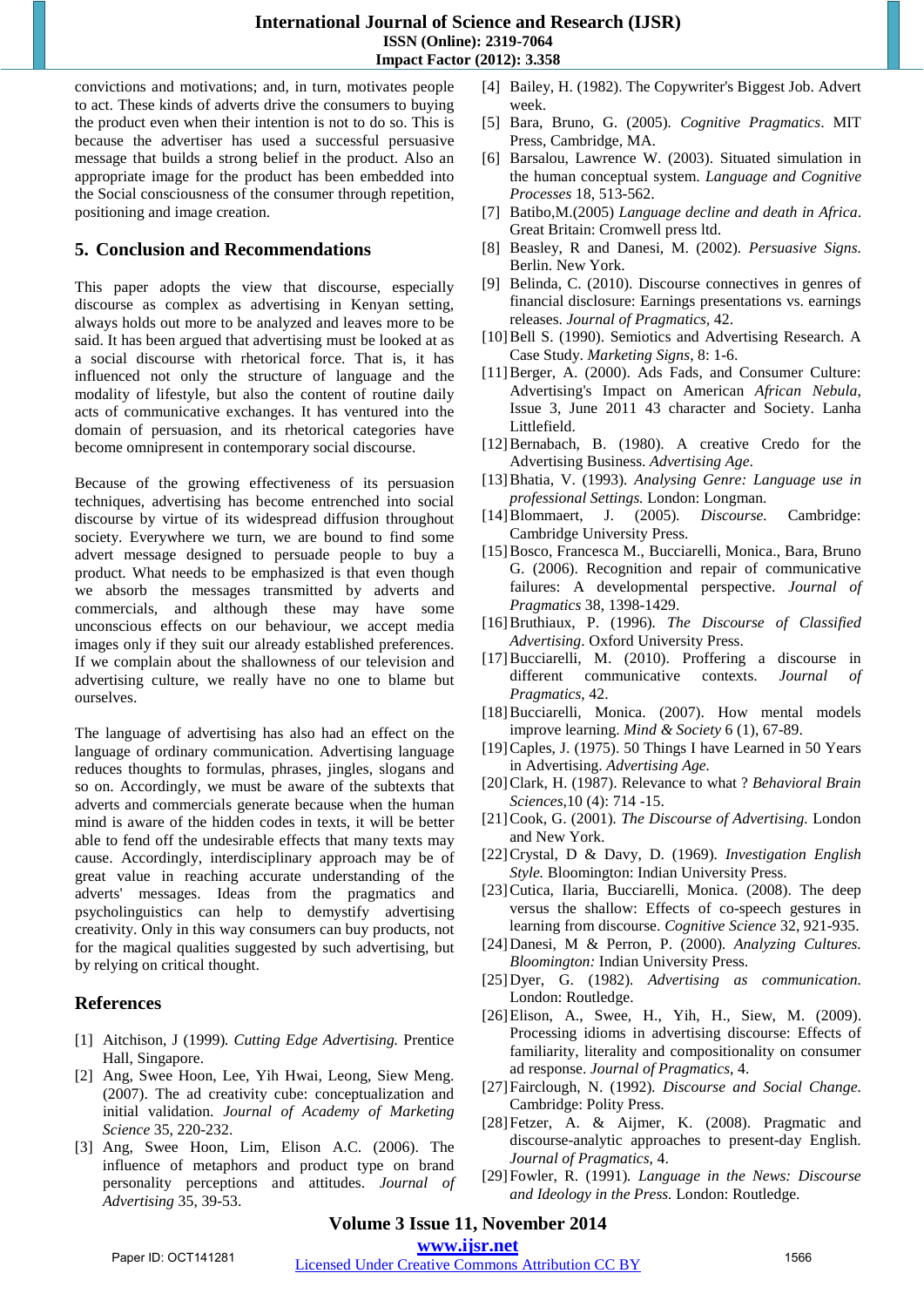- [30] Francis, C. (2008). How indexicals function in texts: Discourse, text, and one neo-Gricean account of indexical reference. *Journal of Pragmatics*, 40. M. Eldaly, An Understanding of the Discourse of Advertising
- [31]Geis, M. (1982)*. The Language of Television Advertising*. New York: Academic Press.
- [32]Gibbs, Raymond, W.( 2002). A new look at literal meaning in understanding what is said and implicated. *Journal of Pragmatics* 34, 457-486.
- [33]Givon, T. (1979)*. On Understanding Grammar.* New York: Academic Press.
- [34]Givon, Talmy. (2005)*. Context as other minds*. The Pragmatics of Sociality, Cognition and Communication. John Benjamins, Amsterdam/Philadelphia.
- [35]Goddard, A (1998)*. The Language of Advertising.* London and New York.
- [36]Goldman, R & Papson, S.( 1996)*. Sign Wars: The Cluttered Landscape of Advertising*. New York: The Guilford Press.
- [37]Goleman, J. (1983). Syntax and Semantics. Vol. 3: Speech Acts. New York: Academic Press.
- [38]Grice, P. (1975). Logic and Conversation. In Cole, P. & Morgan, J. (eds.) *Syntax and Semantics* Vol. 3: *Speech Acts*. New York: Academic Press.
- [39] Gully, A. (2003). The Discourse of Arabic Advertising: Preliminary Investigation. *Journal of Arabic and Islamic Studies.*
- [40]Halliday, M. & Hasan, R. (1976)*. Cohesion in English.* London: Longman.
- [41]Harris, A. (1995). Absolutely a Semiome: Visual and Linguistic Manipulation in Print Advertising. In Spinks C. and Deely, J. (eds.), *Semiotics. New York*: Peter Lang.
- [42]Hart, Christopher, Lukes Dominik (Eds.). (2007). *Cognitive linguistics in critical analysis*: Application and theory, Cambridge Scholars Press, Newcastle.
- [43]Iten, C. (2005)*. Linguistic meaning, truth conditions and relevance: The case of concessive.* Basingstoke: Palgrave-McMillan.
- [44]Jaszczolt, K.M. (2005)*. Default semantics: Foundations of a compositional theory of acts of communication. Oxford*: Oxford University Press.
- [45]Joohnson, Lairs, Philip, N., Girotto, Vittorio, Legrenzi, Paolo. (2004). Reasoning from inconsistency to consistency*. Psychological Review* 111, 640-661.
- [46]Kimmel, M. (2010). Why we mix metaphors (and mix them well): Discourse coherence, conceptual metaphor, and beyond. *Journal of Pragmatics*, 42.
- [47]Koller, V. (2005). Critical discourse analysis and social cognition: Evidence from business media discourse. *Discourse and Society* 16, 199-224.
- [48]Leech, G. (1966)*. English in Advertising London*: Longman.
- [49]Levinson, S. (1989)*. Pragmatics.* Cambridge University Press.
- [50]Mardh, I. (1980). Headlines: On the Grammar of English Front Page Headlines, Malmo, *African Nebula*, Issue 3, June 2011 45
- [51]Mbaabu, L. (1985) *New horizons in Kiswahili: A synthesis in development research and literature*: Kenya literature Bureau.
- [52]Mc Quarrie, Edward E., Phillips, Barbara J., (2005). Indirect persuasion in advertising: How consumers

process metaphors presented in pictures and words. *Journal of Advertising* 34, 7-20.

- [53]McLuhan, M. (1964)*. Understanding Media.* London: Routledge and Kegan Paul.
- [54]Mothersbaugh, David L., Huhmann, Bruce A., Franke, George R. (2002). Combinatory and separative effects of rheotorical figures on consumers" effort and focus in ad processing. *Journal of Consumer* Research 28, 589- 602.
- [55]Musolff, A., (2006). Metaphor scenarios in public discourse. Metaphor and Symbol 21 (1), 28-38.
- [56]Myers-Scotton, (1993b) Duelling languages. Oxford: Oxford University Press.
- [57]Nair, B. (1992). Gender and Generative Grammar: Deconstructing the Matrimonial Column. In Toolan, M. (ed.), *Language, Text and Context*. London: Routledge.
- [58]Oakley, Todd. (2007). Image Schema. In: Geeraerts, Dirk (ed.). *The Handbook of Cognitive Linguistics*. Oxford UP, University Press, p. 214-235.
- [59]O'Donnell, W. & Todd, L. (1991)*. Variety in Contemporary English London*: Harper/Collins Academic.
- [60] Phillips, Barbara J. (2000). The impact of verbal anchoring on consumer response to image ads. *Journal of Advertising* 29, 15-24.
- [61]Pragglejazz Group. (2007). MIP: A method for identifying metamorphically used words in discourse. *Metaphor & Symbol*, 22-139.
- [62]Preston, I.( 1982). The Association Model of the Advertising Communication Process. *Journal of Advertising* 11(2): 3-15.
- [63]Quinn, Nazomi, (2005). Finding culture in talk: A collection of methods. New York/Basingstoke.
- [64]Rader, Aaron, W., Sloutsky, Vladimir, M. (2002). Processing of logically valid and logically invalid conditional inferences in discourse comprehension. *Journal of Experimental Psychology*: *Learning*, *Memory*, *and Cognition*, 28, 59-68.
- [65]Rossi, W. (1976)*. The Sex Lives of the Foot and Shoe.* New York: Dutton.
- [66]Saussure L. de and Schulz P. (eds.)( 2005)*. Manipulation and ideologies in the twentieth century: Discourse, Language, Mind.* Amsterdam: John Benjamins.
- [67]Saussure, L. de. (2007). Procedural pragmatics and the study of discourse. Pragmatics and Cognition 15/1 (*Special issue, "Pragmatic Interfaces"*): 139-160.
- [68]Sayer, A.( 2006). Language and significance, or the importance of import: Implications for critical discourse analysis. *Journal of Language and Politics* 5 (3), 449- 471. M. El-daly, An Understanding of the Discourse of Advertising
- [69] Sells, P. & Gonzalez, S. (2002). The Language of Advertising. http: www.stanford
- [70]Sperper, D. & Wilson, D. (1988)*. Relevance: Communication and Cognition.* Oxford: Blackwell.
- [71] Stalnaker, R. (1978). Assertion. In Cole, P. (ed.), Syntax, Semantics, Semantics, Pragmatics. New York: Academic Press.
- [72] Stauderman, B. (1985). Do You Say What you Mean? Advertising /Marketing Review.